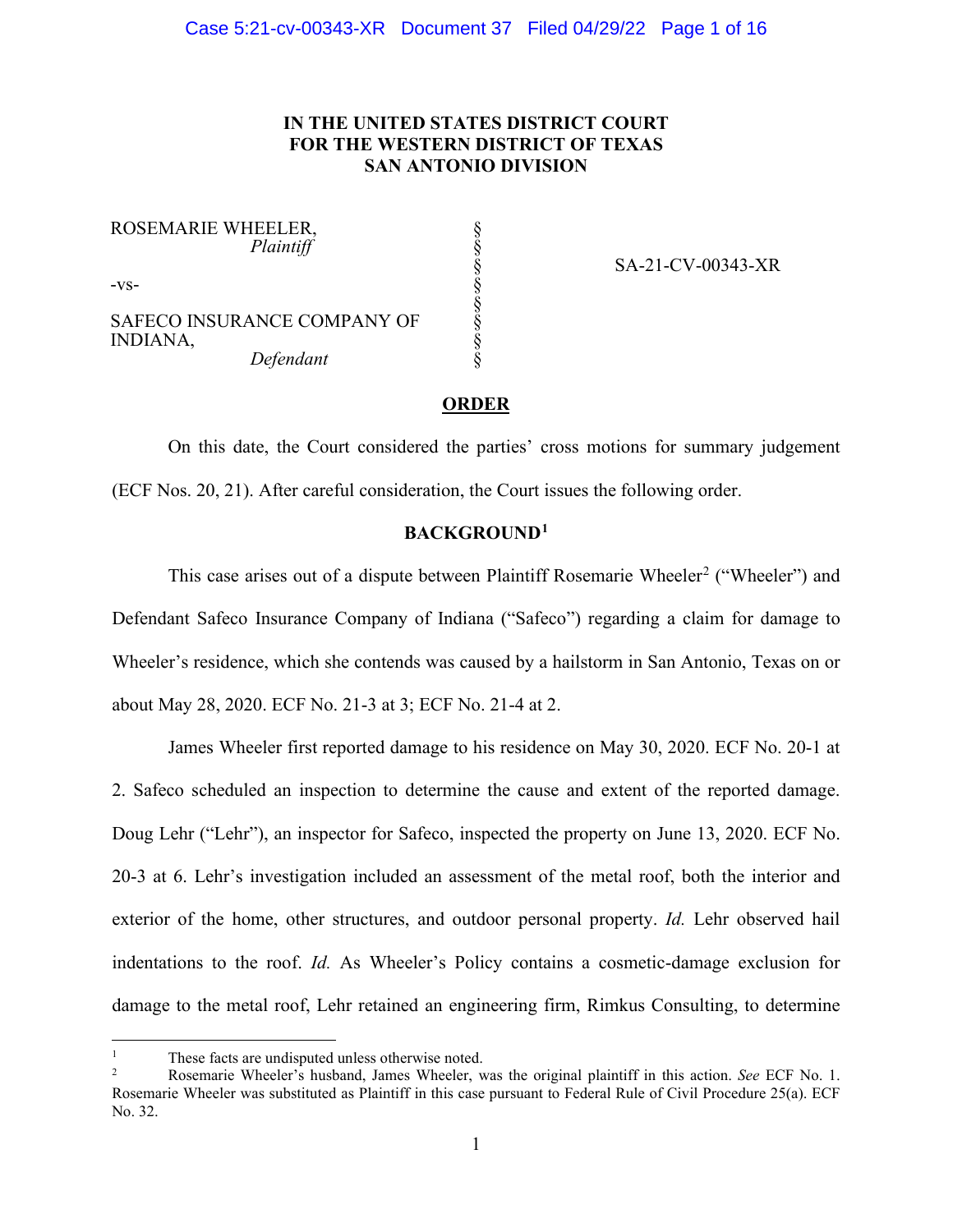#### Case 5:21-cv-00343-XR Document 37 Filed 04/29/22 Page 2 of 16

whether the damage to the metal roof was cosmetic or structural. *Id.*; ECF No. 20-2 at 60. Erik Valle, an engineer employed by Rimkus Consulting, inspected the property on June 26, 2020. ECF No. 20-4 at 4. Valle determined there was non-cosmetic damage to the metal roof's ridge and high-cap panels, but the other dents to the roof panels were cosmetic and had not affected the roof's functionality. *Id.* at 5.

After receiving Valle's report, Lehr prepared an estimate addressing damage to Wheeler's residence, including the exterior elevations, repairs to the window screens, front and back decks, personal property items, stucco, garage door panel, shingles and trim on the detached home, air condenser, and to the main home's roof's ridge and high-cap panels. ECF No. 20-1 at 3; ECF No. 20-5 at 3–7. Safeco issued payment to Wheeler based on Lehr's estimate and denied coverage for the damage to the metal roof panels based on the Policy's cosmetic-damage exclusion. ECF No. 20-1 at 3; ECF No. 20-3 at 4.

Wheeler then retained public adjuster Elvis Spoon, who prepared an estimate including a complete roof replacement, which totaled \$140,617.62. ECF No. 20-16 at 3. Spoon disagreed that the roof damage was cosmetic but did not provide any additional information to dispute Valle's determination. ECF No. 20-9 at 2–3. Therefore, Safeco stood on its earlier denial. *See id.* at 2.

Wheeler originally brought this lawsuit in state court, alleging that Safeco breached the insurance policy and various extra-contractual duties in the payment and handling of her claim. ECF No. 1-2. Wheeler's complaint is twofold: First, Wheeler takes issue with Safeco's application of the cosmetic-damage exclusion. Second, Wheeler contests Safeco's position that she is not entitled to replacement cost benefits under the Policy unless she spends replacement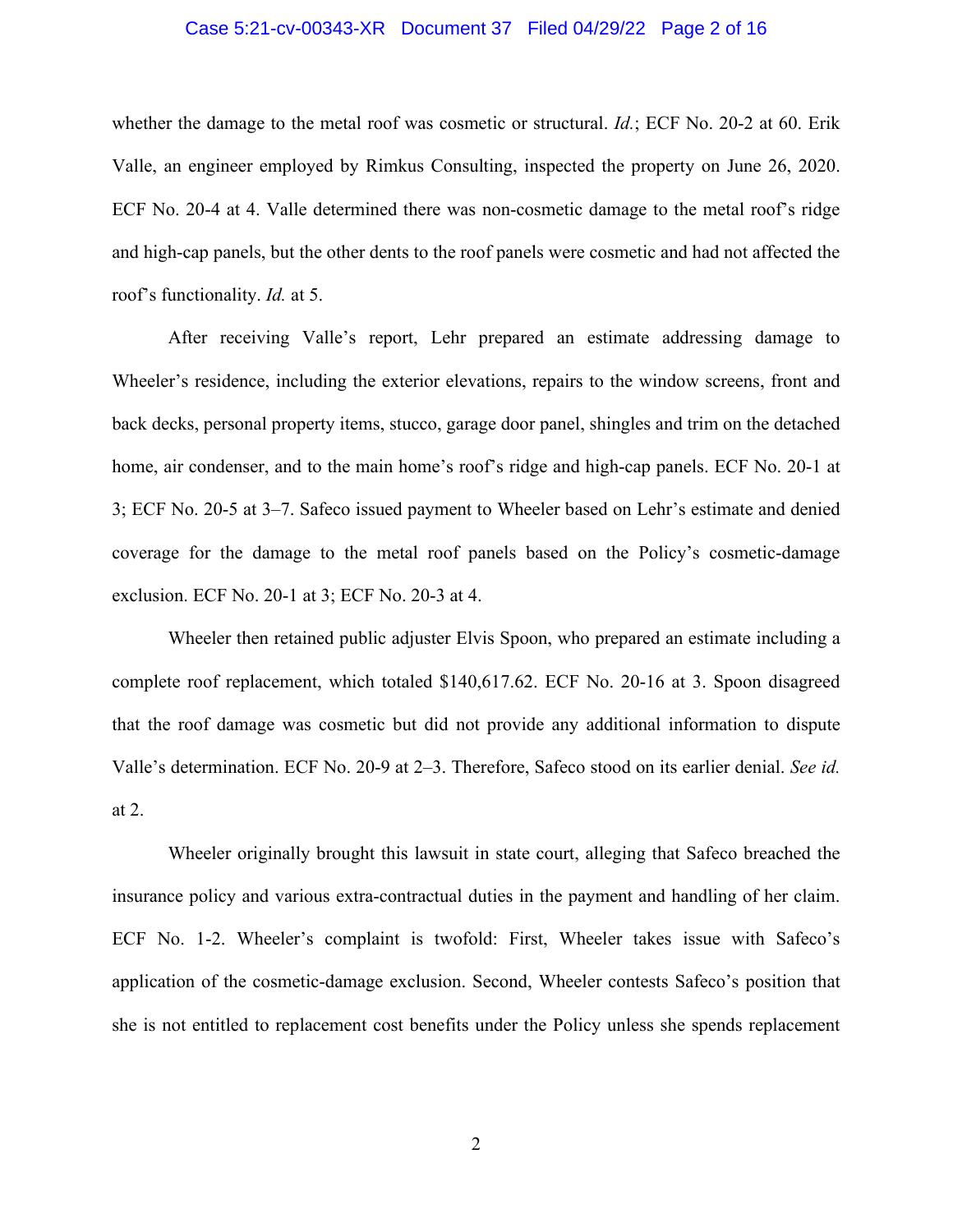#### Case 5:21-cv-00343-XR Document 37 Filed 04/29/22 Page 3 of 16

costs in excess of the actual cash value of her claim, accounting for her deductible. Safeco removed the case to this Court on the basis of diversity jurisdiction. ECF No. 1.

Wheeler now moves for declaratory and summary judgment as to her breach of contract claim. ECF No. 21. Safeco additionally moves for summary judgment as to Wheeler's extracontractual claims. ECF No. 20.

#### **DISCUSSION**

### **I. Declaratory Judgment**

Wheeler seeks two declarations from this Court: First, that the "Policy definition of 'cosmetic loss or damage' is not ambiguous, and no other definition of cosmetic should be considered by this Court or the jury is resolving this dispute." ECF No. 21 at 3. Second, Wheeler seeks a declaration that the "[P]olicy allows recovery of replacement cost benefits on an item by item basis for 'that part of the property' repaired or replaced up to the amount actually . . . incurred . . . and does not require an insured to spend an amount in excess of the actual cash value payment of the entire loss prior to accessing replacement cost benefits." *Id.* Safeco opposes Wheeler's request for declaratory relief, arguing that the sought-after declarations merely recast her breach of contract claims already pending before the Court. ECF No. 26 at 2–3.

The Declaratory Judgment Act ("DJA") provides that "[i]n a case of actual controversy within its jurisdiction, . . . any court of the United States, upon the filing of an appropriate pleading, may declare the rights and other legal relations of any interested party seeking such declaration . . . ." 28 U.S.C. § 2201(a). "Since its inception, the Declaratory Judgment Act has been understood to confer on federal courts unique and substantial discretion in deciding whether to declare the rights of litigants." *Wilton v. Seven Falls Co.*, 515 U.S. 277, 286 (1995). "Courts have declined to exercise their discretion to decide declaratory judgment actions where deciding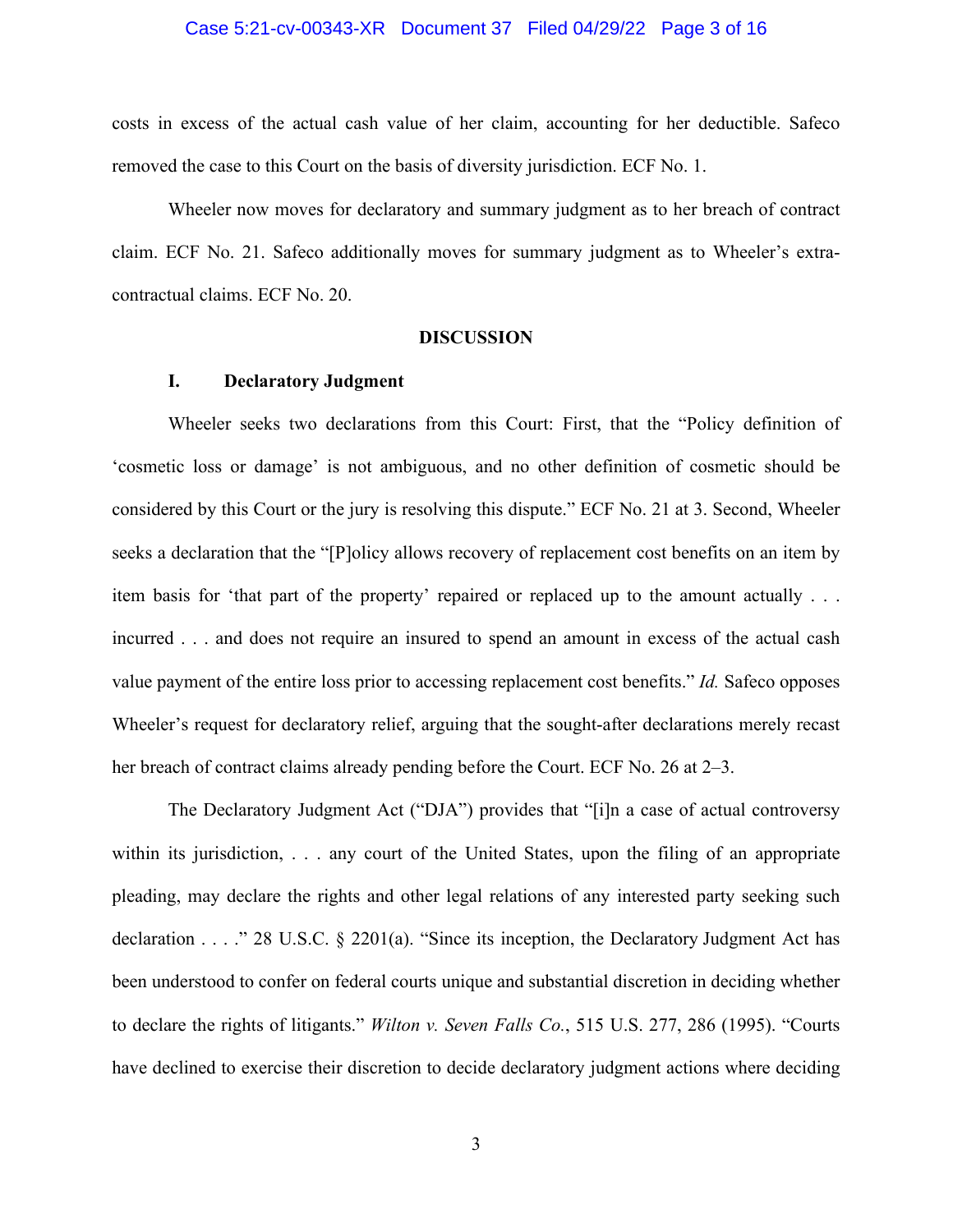#### Case 5:21-cv-00343-XR Document 37 Filed 04/29/22 Page 4 of 16

that action would be redundant in light of the affirmative causes of action before the Court." *Amerisure Ins. Co. v. Thermacor Process, Inc.*, No. 4:20-cv-01089-P, 2021 WL 1056435, at \*7 (N.D. Tex. Mar. 19, 2021) (collecting cases); *see also Berkseth-Rojas v. Aspen Am. Ins. Co.*, 513 F. Supp. 3d 724, 733 (N.D. Tex. 2021) ("Accordingly, her declaratory judgment claims are subject to dismissal as well because they are duplicative of her contract claims.").

Wheeler's request for declaratory relief is duplicative of her affirmative causes of action pending before the Court. Here, Wheeler's breach of contract claim has placed the construction of the contested Policy provisions at issue. *See* ECF No. 1-2 at 10–11. While Wheeler contends that Safeco's alleged misapplication of the Policy provisions has the potential to confuse the fact finder, this does not warrant declaratory relief, as "[t]he purpose of the Declaratory Judgment Act is to settle 'actual controversies' *before* they ripen into violations of law or breach of some contractual duty." *Chevron U.S.A. v. Traillour Oil Co.*, 987 F.2d 1138, 1154 (5th Cir. 1993) (quoting *Hardware Mut. Cas. Co. v. Schantz*, 178 F.2d 779, 780 (5th Cir. 1949)) (emphasis added). The key issues to be decided in this case—whether the damage sustained to the Property is covered by the Policy and if Safeco properly handled Wheeler's claims—are based on actions that have already occurred and have been presented as affirmative causes of action to the Court. Thus, the Court denies Wheeler's request for declaratory relief.

### **II. Summary Judgment**

#### **A. Legal Standard**

The Court shall grant summary judgment if the movant shows that there is no genuine dispute as to any material fact, and the movant is entitled to judgment as a matter of law. FED. R. CIV. P. 56. To establish that there is no genuine issue as to any material fact, the movant must either submit evidence that negates the existence of some material element of the non-moving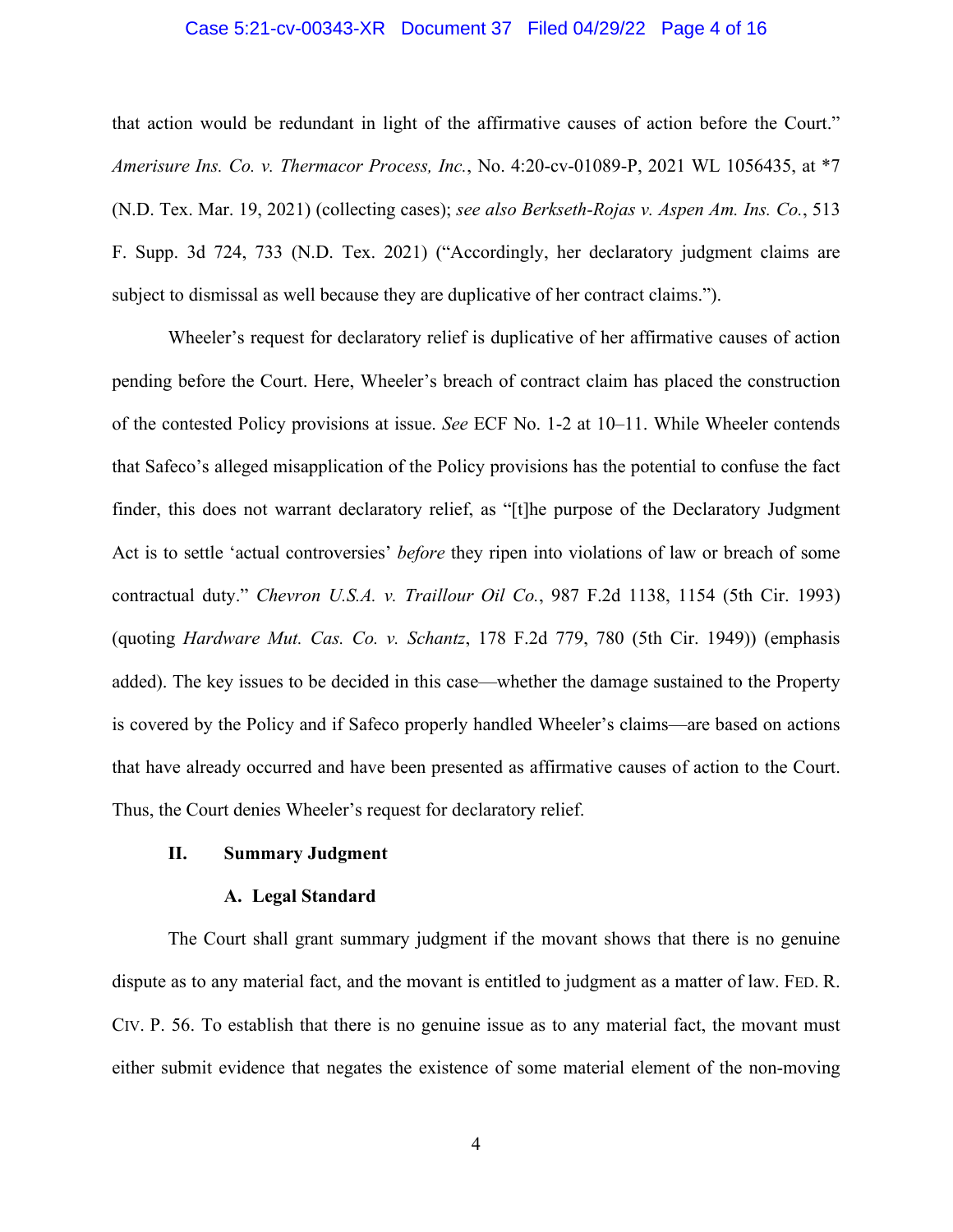### Case 5:21-cv-00343-XR Document 37 Filed 04/29/22 Page 5 of 16

party's claim or defense, or, if the crucial issue is one for which the nonmoving party will bear the burden of proof at trial, merely point out that the evidence in the record is insufficient to support an essential element of the nonmovant's claim or defense. *Little v. Liquid Air Corp.*, 952 F.2d 841, 847 (5th Cir. 1992), *on reh'g en banc*, 37 F.3d 1069 (5th Cir. 1994) (citing *Celotex Corp. v. Catrett*, 477 U.S. 317, 323 (1986)). Once the movant carries its initial burden, the burden shifts to the nonmovant to show that summary judgment is inappropriate. *See Fields v. City of South Houston*, 922 F.2d 1183, 1187 (5th Cir. 1991). Any "[u]nsubstantiated assertions, improbable inferences, and unsupported speculation are not sufficient to defeat a motion for summary judgment," *Brown v. City of Houston*, 337 F.3d 539, 541 (5th Cir. 2003), and neither will "only a scintilla of evidence" meet the nonmovant's burden. *Little v. Liquid Air Corp.*, 37 F.3d 1069, 1075 (5th Cir. 1994) (en banc). Rather, the nonmovant must "set forth specific facts showing the existence of a 'genuine' issue concerning every essential component of its case." *Morris v. Covan World Wide Moving, Inc.*, 144 F.3d 377, 380 (5th Cir. 1998). The Court will not assume "in the absence of any proof . . . that the nonmoving party could or would prove the necessary facts" and will grant summary judgment "in any case where critical evidence is so weak or tenuous on an essential fact that it could not support a judgment in favor of the nonmovant." *Little*, 37 F.3d at 1075.

For the Court to conclude that there are no genuine issues of material fact, the Court must be satisfied that no reasonable trier of fact could have found for the nonmovant, or, in other words, that the evidence favoring the nonmovant is insufficient to enable a reasonable jury to return a verdict for the nonmovant. *See Anderson v. Liberty Lobby, Inc.*, 477 U.S. 242, 248 (1986). In making this determination, the Court should review all the evidence in the record, giving credence to the evidence favoring the nonmovant as well as the "evidence supporting the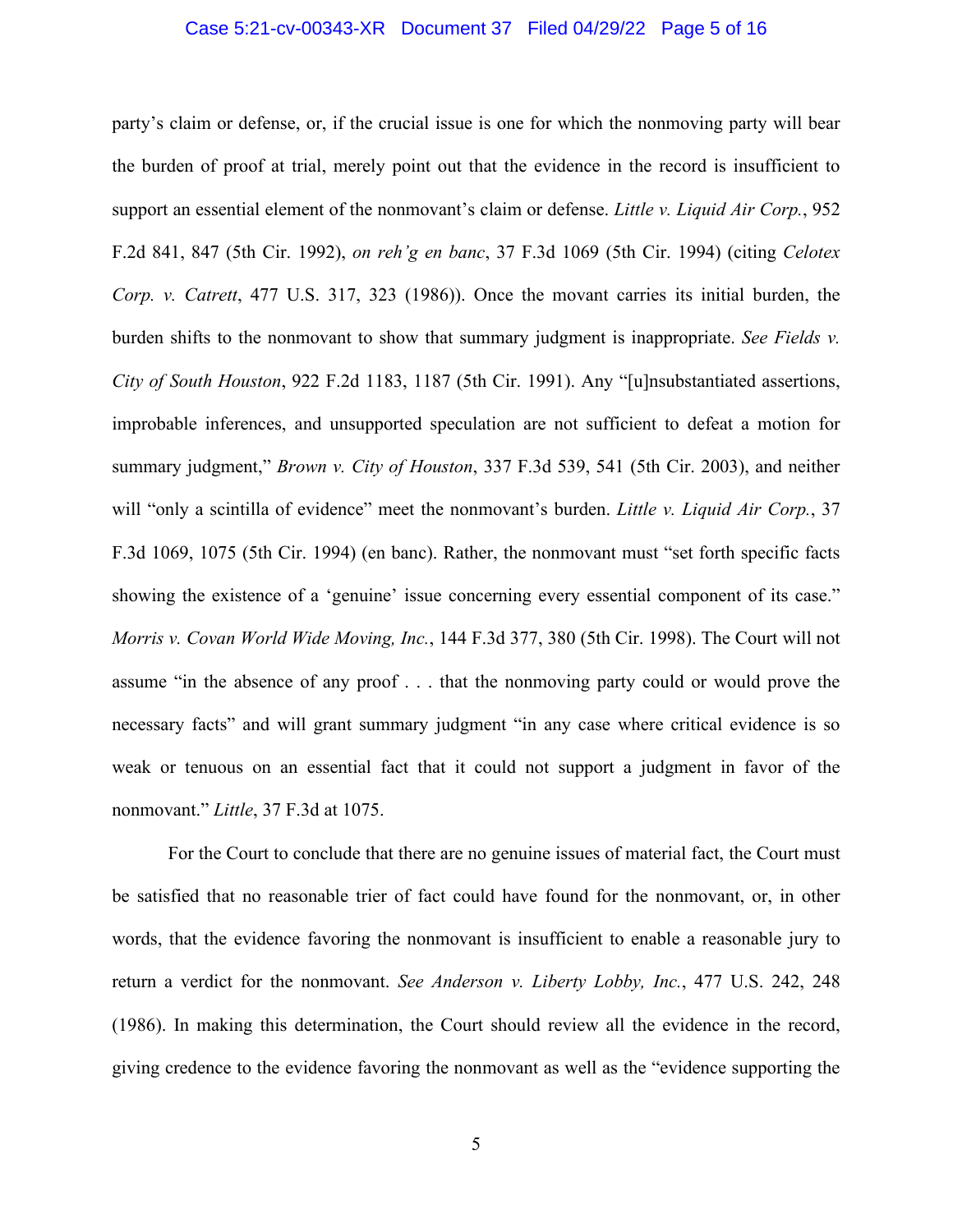#### Case 5:21-cv-00343-XR Document 37 Filed 04/29/22 Page 6 of 16

moving party that is uncontradicted and unimpeached, at least to the extent that evidence comes from disinterested witnesses." *Reeves v. Sanderson Plumbing Prods., Inc.*, 530 U.S. 133, 151 (2000). The Court "may not make credibility determinations or weigh the evidence" in ruling on a motion for summary judgment, *id.* at 150, and must review all facts in the light most favorable to the nonmoving party, *First Colony Life Ins. Co. v. Sanford*, 555 F.3d 177, 181 (5th Cir. 2009).

### **B. Plaintiff's Motion for Summary Judgment**

Wheeler moves for summary judgment as to her breach of contract claim against Safeco. ECF No. 21 at 9. Specifically, Wheeler argues that Safeco has not met its burden to prove that the hail damage to her roof is cosmetic and therefore excluded under the Policy. *Id.* at 13.

In Texas, the elements of a breach of contract claim are: "(1) the existence of a valid contract;  $(2)$  performance or tendered performance by the plaintiff;  $(3)$  breach of the contract by the defendant; and (4) damages sustained by the plaintiff as a result of the breach." *Certain Underwriters at Lloyd's of London v. Lowen Valley View, LLC*, 892 F.3d 167, 170 (5th Cir. 2018) (quoting *Valero Mktg. & Supply Co. v. Kalama Int'l LLC*, 51 S.W.3d 345, 351 (Tex. App.—Houston [1st Dist.] 2001, no pet.)). The parties here do not dispute that the Policy at issue is a valid contract. Rather, Wheeler's claim solely turns on whether Safeco breached the contract by denying coverage. "[A] breach of contract occurs when a party fails or refuses to do something he has promised to do." *Townewest Homeowners Ass'n, Inc. v. Warner Commc'n Inc.*, 826 S.W.2d 638, 640 (Tex. App.—Houston [14th Dist.] 1992, no writ). "Generally, a court determines what conduct is required by the parties—i.e., what duties exist under a contract. But, insofar as a dispute exists concerning the failure of a party to perform a contract, the court submits the disputed fact questions to the fact finder." *Vast Const., LLC v. CTC Contractors, LLC*, 526 S.W.3d 709, 718 (Tex. App.—Houston [14th Dist.] 2017, no pet.) (internal quotations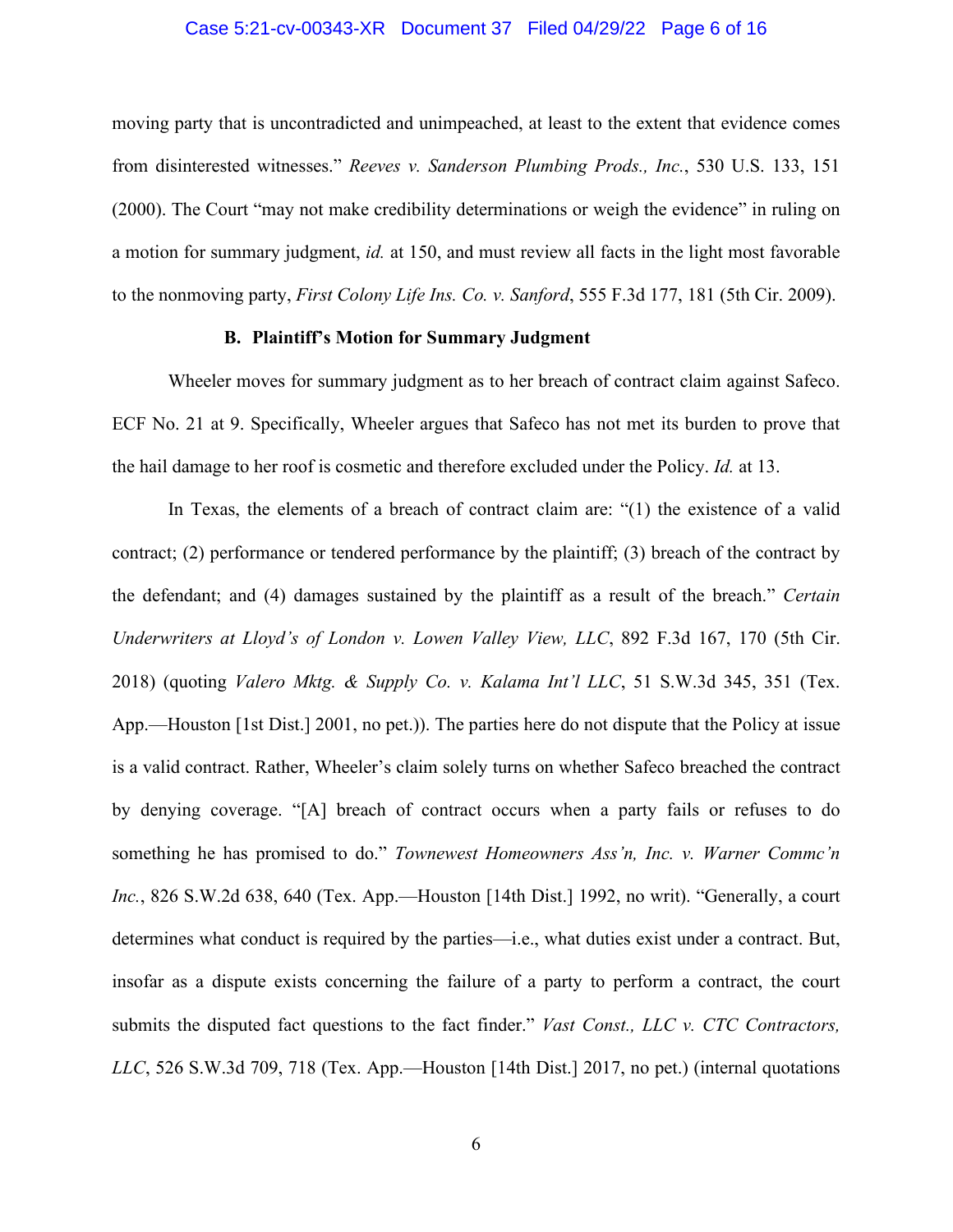and citations omitted).

The burden of establishing coverage rests upon the insured. *Century Sur. Co. v. Hardscape Const. Specialties Inc.*, 578 F.3d 262, 265 (5th Cir. 2009) (applying Texas law). The burden of establishing an exclusion to coverage rests upon the insurer. *Id.* If the insurer demonstrates that an exclusion arguably applies, the burden shifts back to the insured to show the claim does not fall within the exclusion or that it comes within an exception to the exclusion. *Id.*; *see also Bldg. Specialties, Inc. v. Liberty Mut. Fire Ins. Co.*, 712 F. Supp. 2d 628, 635–36 (S.D. Tex. 2010).

As stated, the parties do not dispute that the Policy is valid, and that the Policy provided insurance coverage to the Wheeler's residence, including the metal roof, in the event of damage from a wind or hailstorm. ECF No. 21-1 at 24. Therefore, Safeco has the burden to show that an exception to coverage applies. Safeco points to the Policy's exclusion for any cosmetic loss or damage to the metal roof. The Policy defines "cosmetic loss or damage" as "any loss that is limited to the physical appearance of a metal roof surface." *Id.* at 59.

Safeco has presented evidence that the cosmetic-damage exclusion may apply. After his inspection of the roof, Valle concluded that "[t]he effects of hail on the metal roof panels were cosmetic in nature and did not cause[] functional/structural damage to the metal panels." ECF No. 20-4 at 9.<sup>[3](#page-6-0)</sup> Valle further explained:

<span id="page-6-0"></span>Wheeler objects to Safeco's use of the Valle's report, contending Safeco may not use Valle's conclusions "as an undisputed fact" when her expert, Edward Fronapfel, expressly disagrees with Valle's findings. ECF No. 27 at 3. The Court does not rely on Valle's report to conclude that the damage is in fact cosmetic. Instead, as will be discussed, the Court recognizes that the experts' conflicting conclusions creates a genuine dispute of material fact as to whether the damage to the metal roof is cosmetic or non-cosmetic. The Court additionally relies on Valle's report in discussing Wheeler's extra-contractual claims, but again, not in agreement with Valle's conclusions; rather, to determine if Valle's report gave Safeco a reasonable basis to deny Wheeler's claim. *See State Farm Lloyds v. Nicolau*, 951 S.W.2d 444, 458 (Tex. 1997) (concluding that an insurer's reliance on an expert's report will not support a finding of bad faith unless "there is evidence that the report was not objectively prepared or the insurer's reliance on the report was unreasonable.").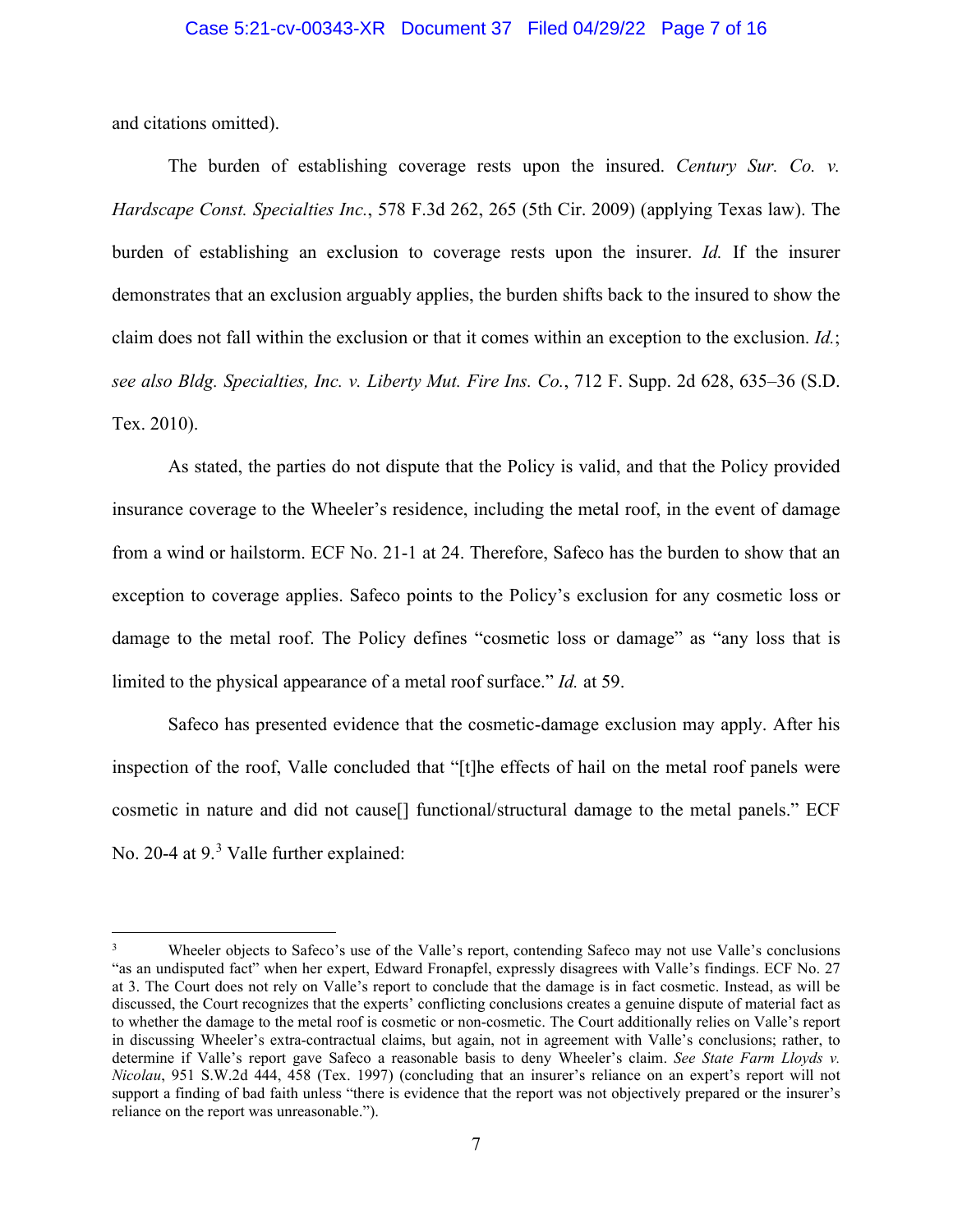We observed impact dents on all the roof slopes . . . . However, the impacts did not chip or scratch the protective coating of the metal roof panels at the circular dents, and the panel seams had not been distorted or separated by hail impacts to an extent that the watershedding ability or the fastening strength of the panels would be affected. Thus, the hail impacts had not diminished the watershedding functionality of the metal roofing or its service life. . . . [T]he load-carrying of the roof slopes remained unaffected. Additionally, industry studies have shown that similar magnitude of dents had no effects on the long-term performance or the structural integrity of the metal roofing system.

*Id.* After reviewing Valle's report, Lehr applied Valle's findings to the Policy's language and determined that the damage to the metal roof panels was cosmetic and thus not covered by the Policy. ECF No. 20-1 at 2–3. Whether such actions violated the Policy—in other words, whether the damage to the roof was non-cosmetic—is a question of fact that cannot be resolved on summary judgment. *See Vast Const., LLC*, 526 S.W.3d at 718.

In addition, Safeco's retained expert, Jordan Beckner, has likewise concluded that the damage to the metal roof panels is cosmetic. *See* ECF No. 21-4 at 2. Beckner "did not observe any dents . . . that split, fractured, or punctured the metal." *Id.* at 8. Beckner examined the larger hail dents under magnification, and "did not observe any splits, cracks, or fractures in the metal and/or disruption" of the roof's protective coating. *Id.* Further, Beckner noted that "none of the observed dents at the field panel seams had opened, disengaged, or otherwise compromised their watertight assembly." *Id.* at 9. As such, Beckner concluded that "[t]here was no evidence that the hail-caused dents in the panel have resulted in functional damage . . . . The hail-caused dents are considered cosmetic or aesthetic in nature." *Id.* at 20. Beckner's conclusions raise a fact issue as to whether the damage to the roof was cosmetic or non-cosmetic.

Wheeler argues that Safeco's experts' opinions are not relevant and "offer no probative

Wheeler additionally objects to certain excerpts of the deposition of her husband, James Wheeler. ECF No. 27 at 3. As the Court does not rely on this evidence, Wheeler's objection is moot at this stage of the litigation.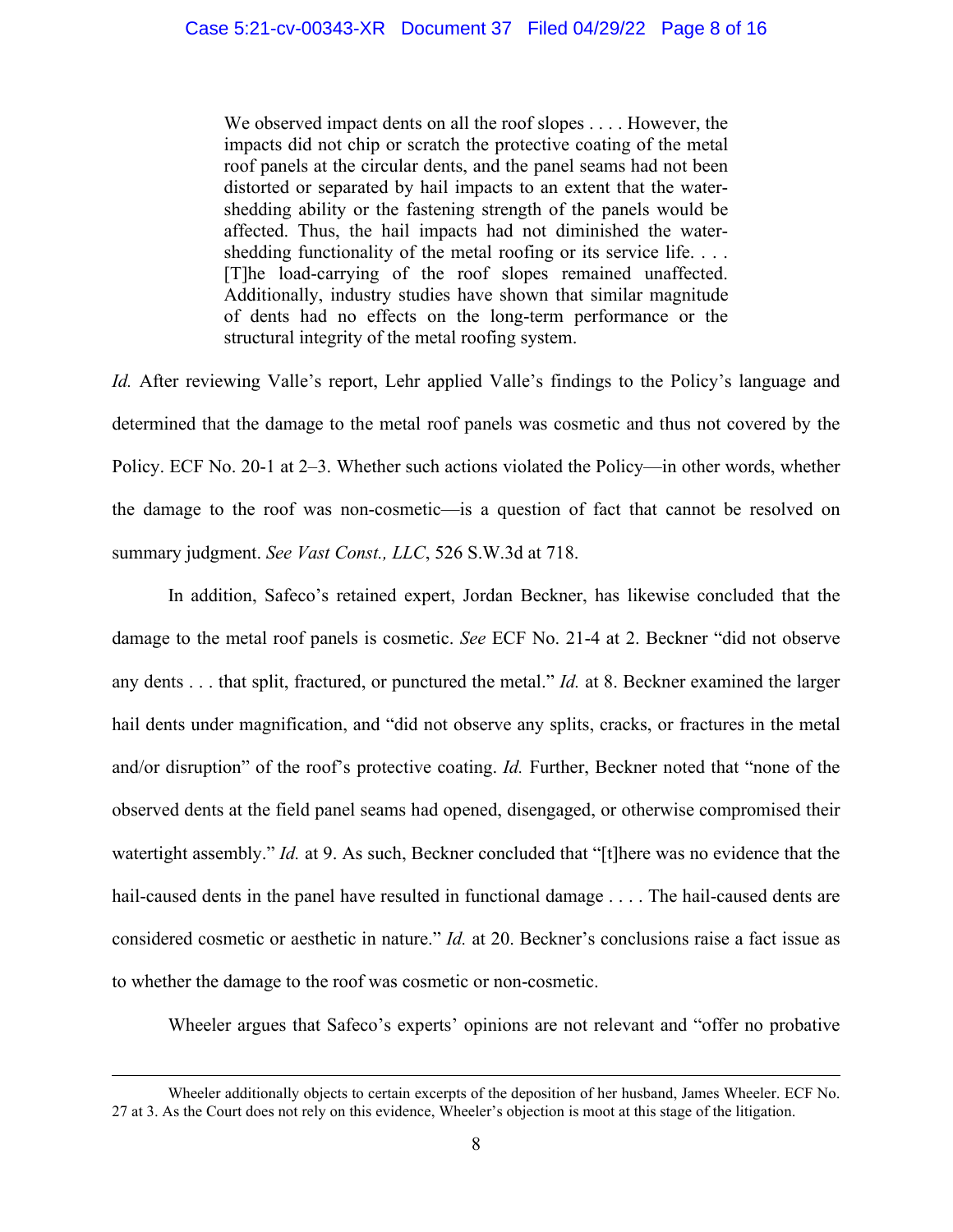### Case 5:21-cv-00343-XR Document 37 Filed 04/29/22 Page 9 of 16

value [as] to whether the damage [to] Plaintiff's roof is confined to 'cosmetic' as that term is defined in the Policy." ECF No. 21 at 12–13. Thus, Wheeler contends, Safeco has not met its burden to demonstrate the cosmetic-damage exclusion arguably applies in this case. *Id.* "Evidence is relevant if: (a) it has any tendency to make a fact more or less probable than it would be without the evidence; and (b) the fact is of consequence in determining the action." FED. R. EVID. 401. Valle and Beckner's reports concerning the nature of the damage to the roof are certainly relevant. To be sure, neither Beckner nor Valle applied the Policy's definition of "cosmetic damage" in their findings. *See* Beckner Dep. 23:22–25:1 (acknowledging Beckner is not familiar with the Policy's definition of "cosmetic damage"); ECF No. 20-4 at 9 (discussing whether the damage impacted the metal roof's service life and water-shedding capacity). However, this does not change the Court's opinion. Beckner and Valle have offered their conclusions as engineers, not as insurance adjusters.<sup>[4](#page-8-0)</sup> Wheeler's objection to their testimony, thus, goes to the weight of the evidence rather than its relevance. Both of their investigations and findings could lead a jury to conclude that it is more probable that the damage to the metal roof "is limited to [its] physical appearance," as "cosmetic damage" is defined in the Policy. ECF No. 21-1 at 59. Therefore, Safeco has met its burden to show an exclusion to coverage may apply.

Because there is genuine dispute of material fact as to whether the damage to Wheeler's metal roof panels was cosmetic or non-cosmetic, and thus whether Safeco failed to perform under the contract, the Court denies summary judgment as to Wheeler's breach of contract claim.[5](#page-8-1)

<span id="page-8-0"></span><sup>4</sup> Indeed, Wheeler's expert engineer, Edward Fronapfel, similarly testified that his testimony would be limited to: "continuous progressive issues, what the coating is there for, how impacting the coating could cause further deterioration or corrosion, effective useful life, serviceability performance, and then the structural performance based upon the studies, that's what I would anticipate my testimony in regards to the definition of damage would be, as an engineer." Fronapfel Dep. 56:19–57:7.

<span id="page-8-1"></span><sup>&</sup>lt;sup>5</sup> Wheeler additionally moved for summary judgment as to Safeco's affirmative defenses of material breach, failure of consideration, mitigation, failure of a condition precedent, concurrent causation and failure to segregate,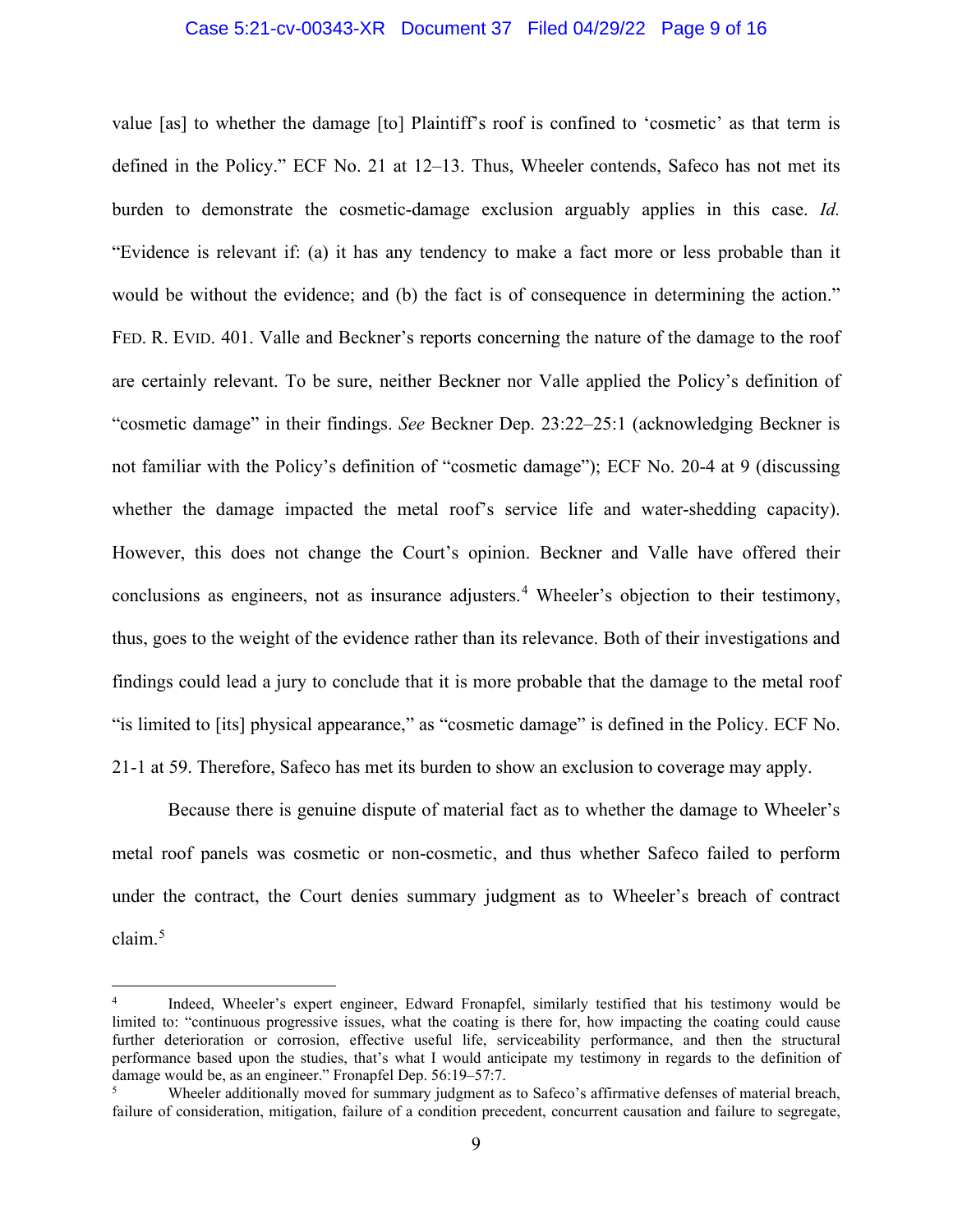#### **C. Defendant's Motion for Summary Judgment**

Safeco moves for summary judgment as to Wheeler's extra-contractual claims. Wheeler asserts that Safeco violated Chapter 541 of the Texas Insurance Code by (1) refusing to pay Plaintiff's claim without conducting a reasonable investigation of Wheeler's claims; (2) failing to attempt in good faith to effectuate a prompt, fair, and equitable settlement of a claim with respect to which her liability has become reasonably clear; and (3) failing to promptly provide a reasonable explanation of the basis in law or fact for the denial of Wheeler's claims. ECF No. 1- 2 at 8–9. Wheeler further asserts claims under Chapter 542 of the Texas Insurance Code. *Id.* at 8. Specifically, Wheeler takes issue with Safeco's application of the cosmetic-damage exclusion in denying her claim for damage to the metal roof panels and Safeco withholding replacement cost benefits under the Policy.

## **1. Wheeler's claim that Safeco unreasonably investigated her insurance claim is not supported by any evidence.**

Wheeler alleges that Safeco improperly investigated her insurance claim. An insurer is obligated to adequately investigate a claim before denying it. *Universe Life Ins. Co. v. Giles*, 950 S.W.2d 48, 56 n.5 (Tex. 1997). "The scope of the appropriate investigation will vary with the claim's nature and value and the complexity of the factual issues involved." *State Farm Fire & Cas. Co. v. Simmons*, 963 S.W.2d 42, 44–45 (Tex. 1998). "An insurer does not act in bad faith where a reasonable investigation reveals the claim is questionable." *United Servs. Auto. Ass'n v. Croft*, 175 S.W.3d 457, 471 (Tex. App.—Dallas 2005, no pet.). If an insurer fails to conduct a reasonable investigation, it cannot assert that a bona fide coverage dispute exists. *Simmons*, 963 S.W.2d at 44. An insurer fails to reasonably investigate a claim if the investigation is conducted

failure to provide notice of a claim, failure to provide materials for notice of loss, equitable estoppel, and waiver. ECF No. 21 at 15–20. As Safeco withdrew those defenses in response, ECF No. 26 at 9, the Court will not discuss these issues.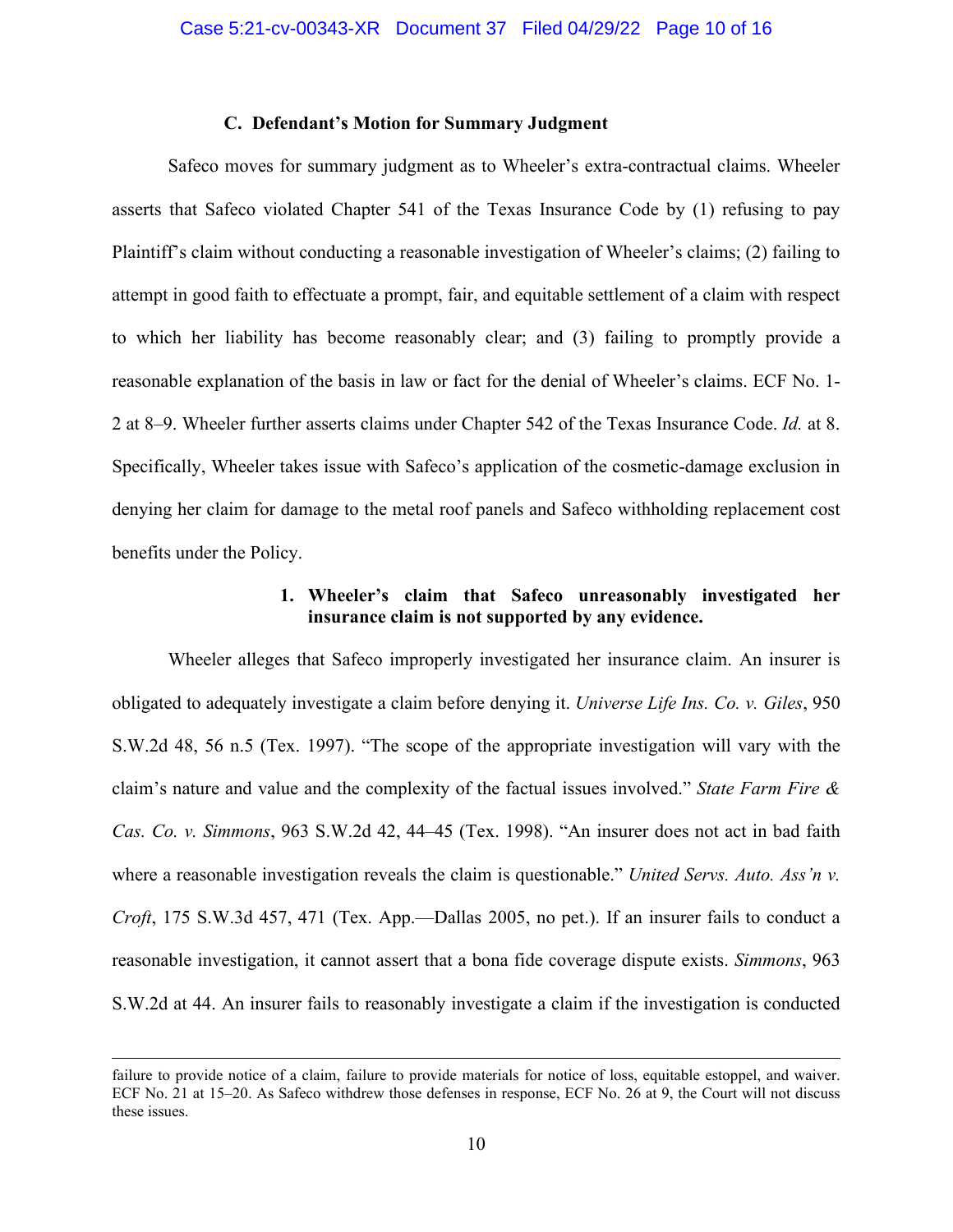#### Case 5:21-cv-00343-XR Document 37 Filed 04/29/22 Page 11 of 16

as a pretext for denying the claim. *See, e.g.*, *Nicolau*, 951 S.W.2d at 458 (finding that where there is evidence that an expert's report was not objectively prepared, summary judgement is not appropriate); *Simmons*, 963 S.W.2d at 45 (finding an "outcome-oriented" investigation unreasonable). An insurer's reliance on an expert's report will not support a finding of bad faith unless "there is evidence that the report was not objectively prepared or the insurer's reliance on the report was unreasonable." *Nicolau*, 951 S.W.2d at 448.

Wheeler argues that reasonableness is ordinarily an issue of fact, and therefore her extracontractual claims are not subject to summary judgment. ECF No. 27 at 7. However, a Court may still decide a bad faith claim as a matter of law if there is no conflict in evidence. *Giles*, 950 S.W.2d at 56 ("A court may be entitled to decide an issue as a matter of law when there is no conflict in the evidence, but when there is evidence on either side, the issue is a fact question."); *see also Alvarez v. State Farm Lloyds*, No. SA-18-CV-01191-XR, 2020 WL 1033657, at \*4 n.2 (W.D. Tex. Mar. 2, 2020) (collecting cases). Texas courts regularly determine on summary judgment whether a fact dispute exists as to the insurer's denial of coverage. *See Alvarez*, 2020 WL 1033657, at \*4 n.2. Thus, Wheeler's argument that her extra-contractual claims are not within the ambit of summary judgment is unavailing.

Here, there is no conflict in evidence because there is no evidence that Valle's report was not objectively prepared or that Safeco's reliance on the report was unreasonable. The undisputed evidence in the record shows that soon after Wheeler reported the hail damage to the roof, Safeco took reasonable steps to investigate Wheeler's claim. *See* ECF No. 20-3 at 7. Lehr retained a professional engineer, Valle, because he was unable to determine whether the damage to the metal roof was cosmetic or non-cosmetic after his visual inspection. *Id.* at 5. Valle inspected the roof and took photographs, looking for any chipping or scratching in the roof's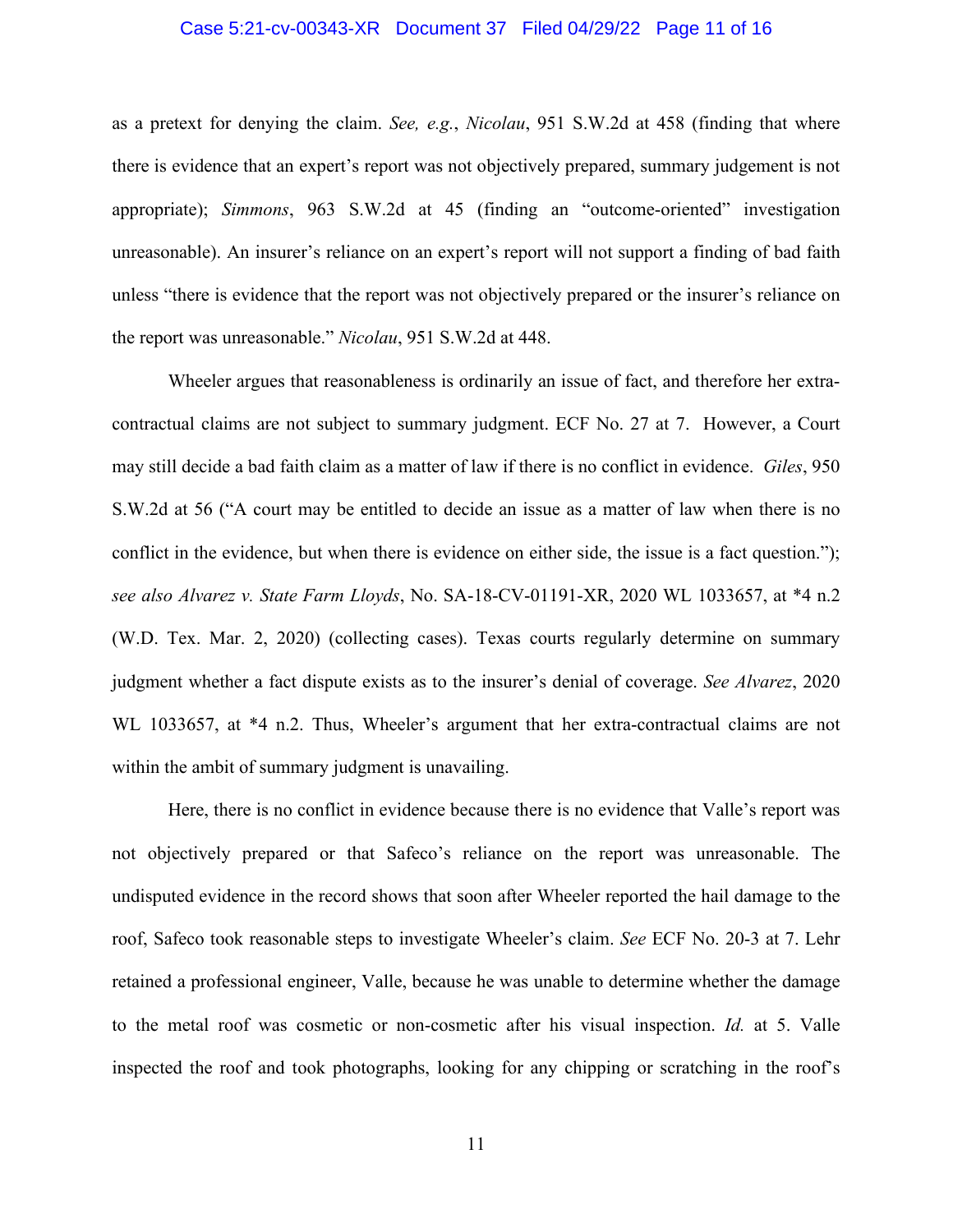### Case 5:21-cv-00343-XR Document 37 Filed 04/29/22 Page 12 of 16

protective coating and distortion or separation in the panel seams. *See* ECF No. 20-4 at 9–26. Valle concluded that roof's ridge and hip-cap panels had sustained structural damage, but the remainder of the dents on the roof's panels were cosmetic. *Id.* at 9. Lehr reviewed Valle's findings, applied Valle's conclusions to the Policy's language, and denied coverage as to the metal roof panels. ECF No. 20-3 at 4. Wheeler then engaged a public adjuster, Elvis Spoon, who prepared an estimate to replace the entire metal roof. *Id.* However, Spoon did not provide additional information at that time to dispute Safeco's earlier determination that the damage to the roof panels was cosmetic. *See id.* at 3; ECF No. 20-9 at 2–3. Thus, Safeco stood on its earlier denial. ECF No. 20-3 at 3; ECF No. 20-9 at 2–3.

Wheeler asserts that Safeco's investigation was unreasonable because Valle and Beckner have "relied on irrelevant definitions of cosmetic that are inconsistent with the definition expressly provided in the Policy." ECF No. 27 at 5. However, an insurer does not act in bad faith if they are incorrect as to the proper construction of the policy. *Transp. Ins. Co. v. Moriel*, 879 S.W.2d 10, 18 (Tex. 1994). Where the dispute concerns "the factual basis for the claim, the proper legal interpretation of the policy, or both," such claims are subject to a breach of contract analysis rather than bad faith. *Id.*; *see also Davis v. Nat'l Lloyds Ins. Co.*, 484 S.W.3d 459, 474 (Tex. App.—Houston [1st Dist.] 2015, pet. denied); *Southland Lloyds Ins. Co. v. Cantu*, 399 S.W.3d 558, 568 (Tex. App.—San Antonio 2011, pet. denied). Safeco investigated the claim, and while there is a dispute over whether Safeco properly denied coverage, Safeco may deny coverage based on a misapplication of the policy without being subject to bad-faith liability.

# **2. There is no evidence that Safeco denied coverage when its liability was reasonably clear under the Policy.**

Wheeler contends that Safeco failed to pay her claim when its liability under the insurance policy was reasonably clear. To prevail on such a claim, "the insured must establish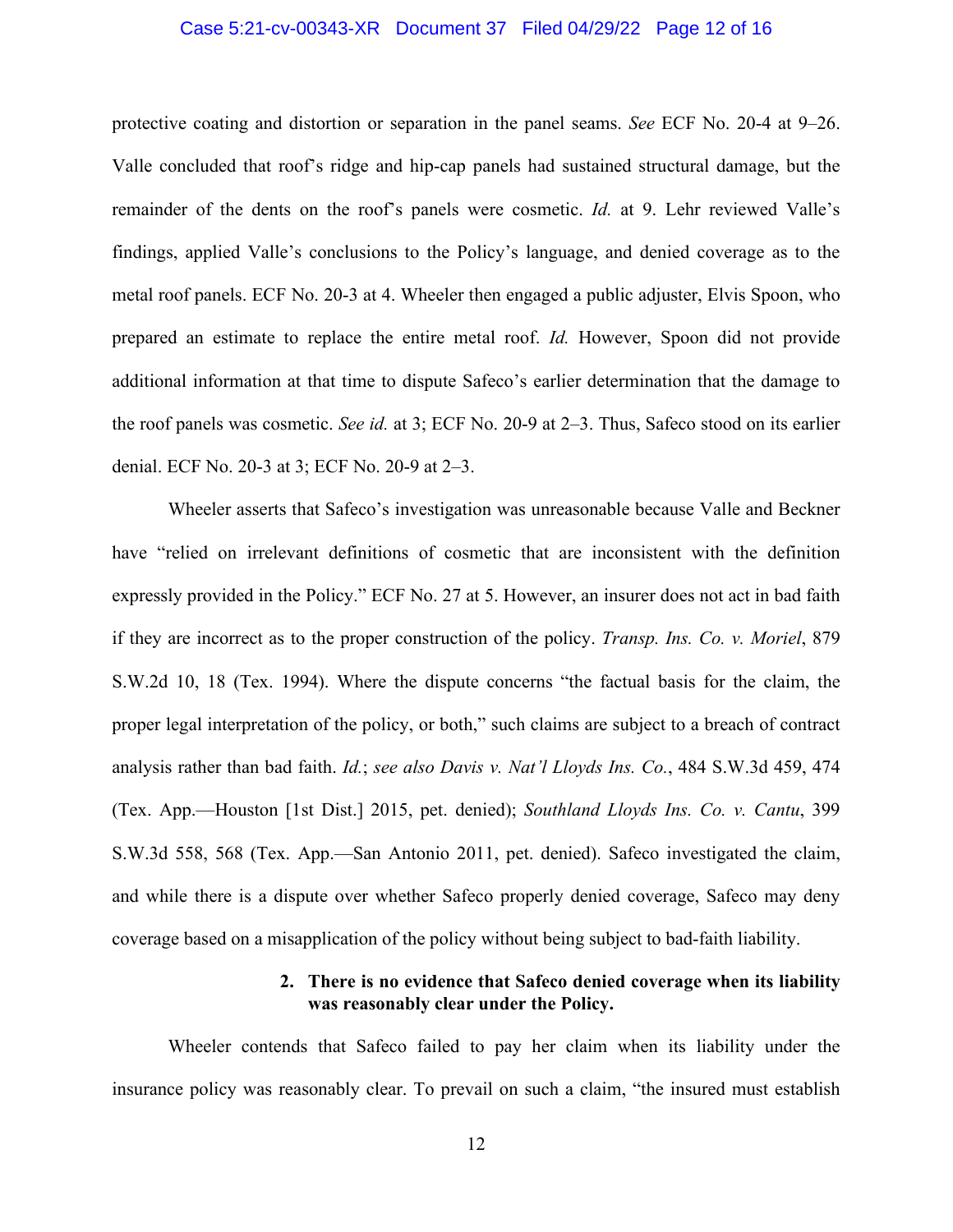#### Case 5:21-cv-00343-XR Document 37 Filed 04/29/22 Page 13 of 16

the absence of a reasonable basis for denying or delaying payment of the claim and that the insurer knew, or should have known, that there was no reasonable basis for denying or delaying payment of the claim." *Higginbotham v. State Farm Mut. Auto. Ins. Co.*, 103 F.3d 456, 459 (5th Cir. 1997) (citing *Aranda v. Ins. Co. of N. Am.*, 748 S.W.2d 210, 213 (Tex. 1988)). In other words, the insured bears the burden to prove that "there were no facts before the insurer which, if believed, would justify denial of the claim." *Higginbotham*, 103 F.3d at 459 (citing *State Farm Lloyds Inc. v. Polasek*, 847 S.W.3d 279, 284 (Tex. App.—San Antonio 1992, writ denied)). "[T]he issue of bad faith does not focus on whether the claim was valid, but on the reasonableness of the insurer's conduct in rejecting the claim." *Lyons v. Miller Cas. Ins. Co.*, 866 S.W.2d 597, 601 (Tex. 1993). Texas courts have repeatedly held that "evidence showing only a bona fide coverage dispute does not, standing alone, demonstrate bad faith." *Nicolau*, 951 S.W.2d at 448 (citing *Moriel*, 879 S.W.2d at 17).

Wheeler claims that Safeco knew or should have known that its liability with respect to the metal roof panels was reasonably clear because its experts applied "erroneous" definitions of "cosmetic." ECF No. 27 at 7. However, Wheeler has only presented evidence that a bona fide coverage dispute exists. As discussed *supra*, Safeco conducted a reasonable investigation and there is no evidence that Valle's report was not objectively prepared or unreliable. Thus, Safeco was permitted to rely on its expert report in denying Wheeler's claim. The undisputed evidence in the record demonstrates that Safeco had a reasonable basis for denying Wheeler's claim— Valle's report. Wheeler merely points to evidence of a bona fide coverage dispute as to the application of the cosmetic-damage exclusion and has not met her burden to establish there were no facts before Safeco that justified the denial of her claim.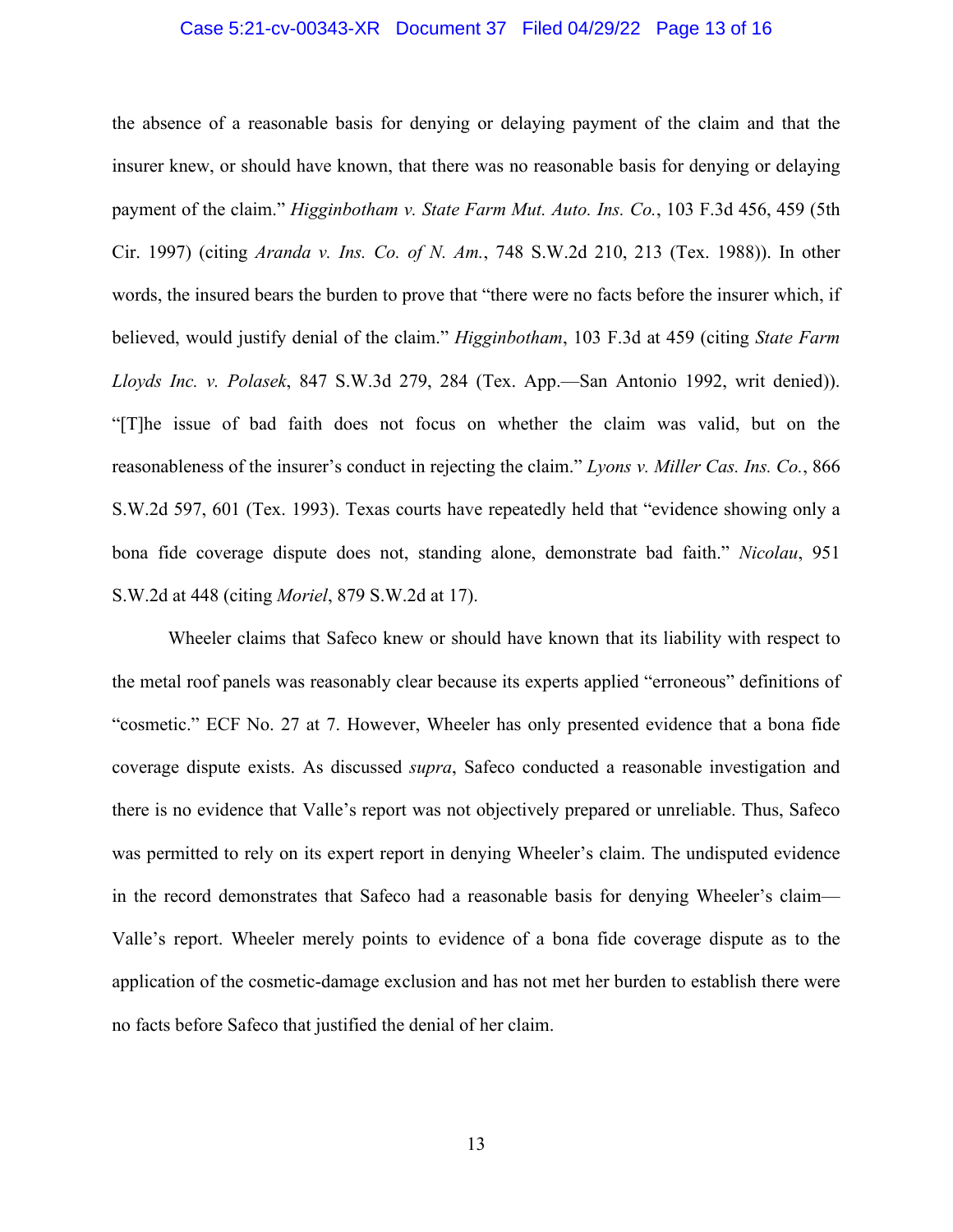## **3. The alleged misrepresentation cannot support a claim under Chapter 541.**

Wheeler and Safeco dispute when Wheeler is entitled to replacement cost benefits under the Policy. Safeco asserts that Wheeler is not entitled to replacement cost benefits until her deductible is met and she spends more than the actual cash value of her claim. Wheeler objects that this is a material misrepresentation of the Policy's terms and thus violates sections 541.051 and 541.061 of the Insurance Code. ECF No. 27 at 12. However, Wheeler offers no evidence to show that she relied on Safeco's alleged misrepresentation for any purpose or that the misrepresentation caused her any injury. Reliance and causation are both elements of misrepresentation claims brought under Chapter 541. *Partain v. Mid-Continent Specialty Ins. Svcs., Inc.*, 838 F. Supp. 2d 547, 558 (S.D. Tex. 2012) (collecting cases); *see also Wellisch v. United Servs. Auto. Ass'n*, 75 S.W.3d 53, 59 (Tex. App.—San Antonio 2002, pet. denied) ("To recover damages under either the common law or the Insurance Code and DTPA, the violations must be a producing cause of the insured's damages.") (internal quotation marks and citations omitted). Additionally, Wheeler and Safeco's dispute hinges on their respective interpretations of the Policy and how the insured's deductible factors into the recovery of replacement cost benefits. As discussed, where the dispute concerns "the proper legal interpretation of the policy," such claims are subject to a breach of contract analysis. *Moriel*, 879 S.W.2d at 18. Therefore, the Court grants summary judgment as to Wheeler's extra-contractual claims. [6](#page-13-0)

#### **4. Chapter 542 Claims**

Wheeler additionally brings extra-contractual claims pursuant to Texas Insurance Code Chapter 542. ECF No. 1-2 at 7–8. First, Wheeler alleges that Safeco violated the Texas Prompt Payment Act ("TPPA") in handling her claim. *Id.* at 8. However, Safeco has not briefed this

<span id="page-13-0"></span><sup>6</sup> Because the Court concludes that Safeco is entitled to summary judgment as to all of Wheeler's Chapter 541 extra-contractual claims, it will not discuss Wheeler's entitlement to actual and treble damages for these claims.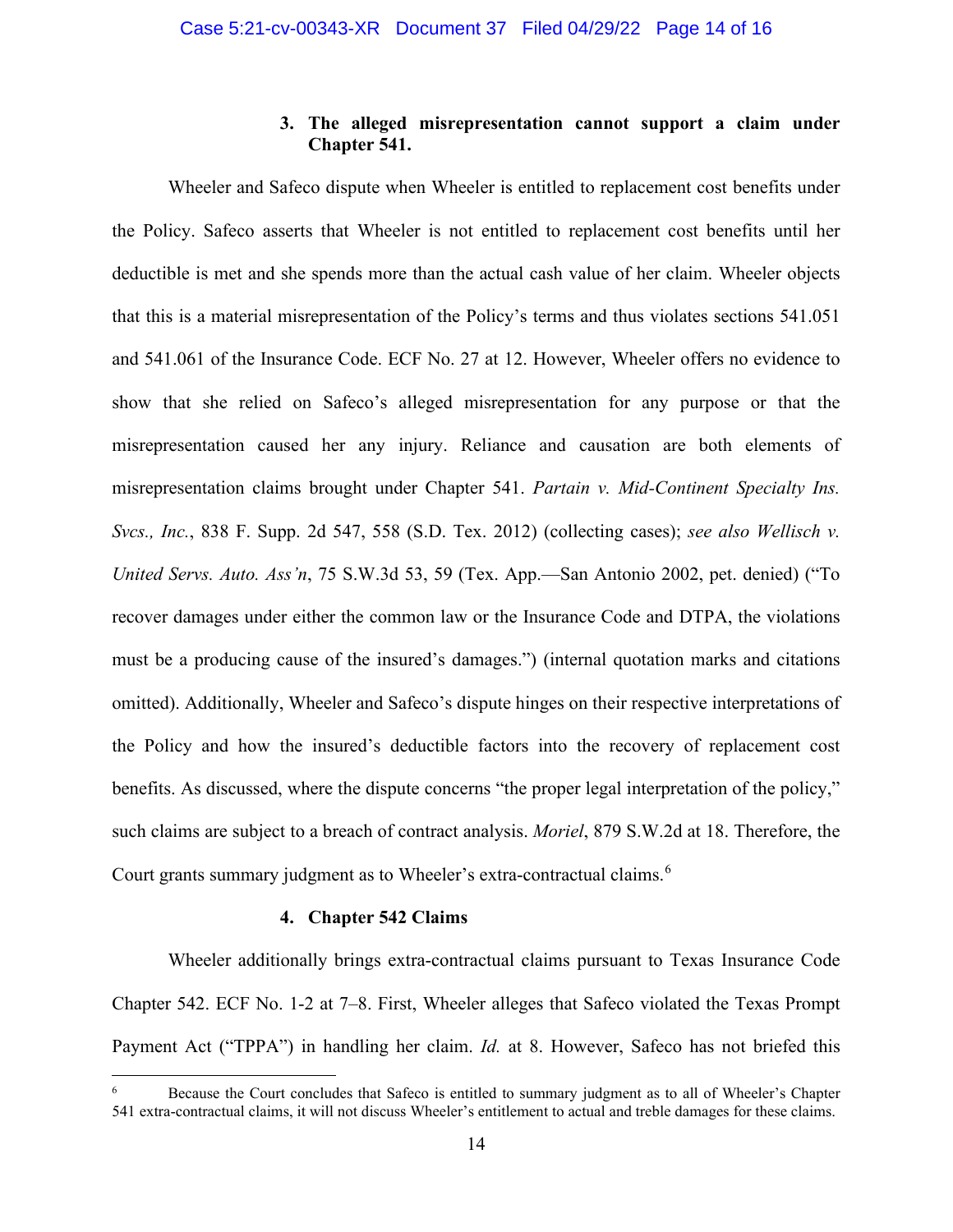### Case 5:21-cv-00343-XR Document 37 Filed 04/29/22 Page 15 of 16

issue and thus has failed to demonstrate that there is no genuine dispute of material fact as to Wheeler's TPPA claim. As such, Wheeler's TPPA claim remains unchallenged and may proceed to trial.

Second, Wheeler alleges that Safeco "forced Plaintiff to file this suit by offering substantially less than the amount of covered damages" in violation of section 542.003(b)(5) of the Texas Insurance Code. ECF No. 1-2 at 7. A court may *sua sponte* dismiss claims for failure to state a claim. *Carroll v. Fort James Corp.*, 470 F.3d 1171, 1177 (5th Cir. 2006). While ordinarily a court must give a plaintiff an opportunity to respond before dismissal, it need not do so if the plaintiff's response would be futile. *See Anokwuru v. City of Houston*, 990 F.3d 956, 967 (5th Cir. 2021) (quoting *Lozano v. Ocwen Fed. Bank, FSB*, 489 F.3d 636, 643 (5th Cir. 2007) ("At times, we will uphold a dismissal *sua spont*e without requiring notice, 'as long as the plaintiff has alleged his best case.'")). Here, Wheeler cannot state a claim for relief under section 542.003 because it does not authorize a private cause of action. *Terry v. Safeco Ins. Co. of Am.*, 930 F. Supp. 2d 702, 714 (S.D. Tex. 2013) ("The Unfair Settlement Practices Act refers to enforcement by the Texas Department of Insurance and the State Attorney General."); *Great Am. Assurance Co. v. Wills*, No. SA-10-CV-353-XR, 2012 WL 39620367, at \*2 (W.D. Tex. Sept. 10, 2012). Because no private cause of action exists under section 542.003 and Wheeler cannot amend her claim to state a claim for relief under the statute, the Court grants summary judgment on this claim.<sup>[7](#page-14-0)</sup>

#### **CONCLUSION**

For the foregoing reasons, Plaintiff's motion for declaratory and summary judgment (ECF No. 21) is **DENIED**. Defendant's motion for summary judgment (ECF No. 20) is

<span id="page-14-0"></span>Wheeler also alleges a violation of Chapter 542A in her state court petition; however, this appears to be a typo. Therefore, the Court does not address this claim.